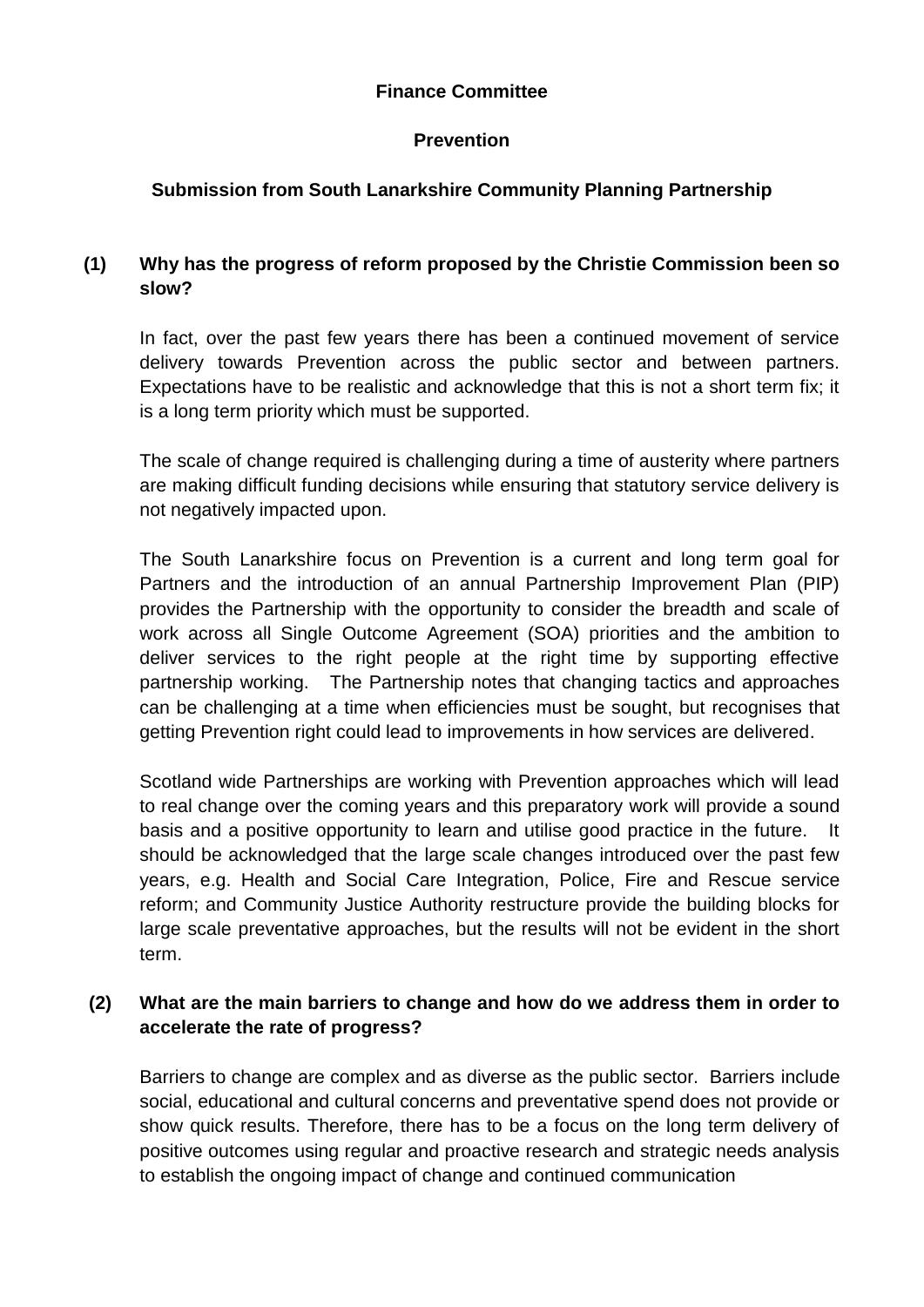The Partnership would suggest the following are national barriers to change and propose opportunities for change.

| <b>Barrier</b>                           | <b>Opportunity for Change</b>               |
|------------------------------------------|---------------------------------------------|
| of<br>Lack<br>acknowledgment/            | Acknowledgement that change is taking       |
| understanding at a national level that   | place at both national and locality levels; |
| change is taking place at locality level | this recognition will endorse, at Scotland  |
|                                          | wide and Partnership level, the ongoing and |
|                                          | current commitment to the Prevention        |
|                                          | agenda.                                     |
| Unrealistic expectations about scale     | Maximise the evidence and learning from     |
| of change within short timescales -      | the Health & Social Care Integration and    |
| positive outcomes from Prevention        | Early Years Collaborative experience to     |
| approaches are long term outcomes.       | inform the discussion of the pace of future |
|                                          | large scale Prevention change agendas;      |
|                                          | and disseminate good practice approaches    |
|                                          | from this evidence.                         |

#### **(3) How do we ensure that the necessary culture change and greater levels of integration takes place?**

There is a strong commitment across South Lanarkshire Partners to make changes where and when required to maximise positive outcomes for our communities. Health and Social Care Integration provides partnerships across Scotland with an opportunity to learn from culture change in a large scale and complex service area. It is essential that the knowledge and experience of this approach continues to be considered and disseminated between Partners and agencies.

However, culture change and integration could generally be assisted Scotland wide through:-

- a better understanding of the fundamental causes of the issues being addressed – e.g. financial, environmental, health, individual experience etc; and
- provision of funding to support evidence collection and research on what works.

#### **(4) How do we create a culture of innovation?**

A culture of innovation comes from strong leadership and thrives where there is a reduced fear of risk-taking, experimenting, being adaptable and highlighting and celebrating positive progress. There is also the need to consider innovation which has a positive impact as an ongoing investment rather than an ongoing expenditure.

Creating a national culture of innovation requires a clear understanding of identified needs and priorities Scotland wide and through the development of a clear responsive plan which considers innovation a key process across all areas of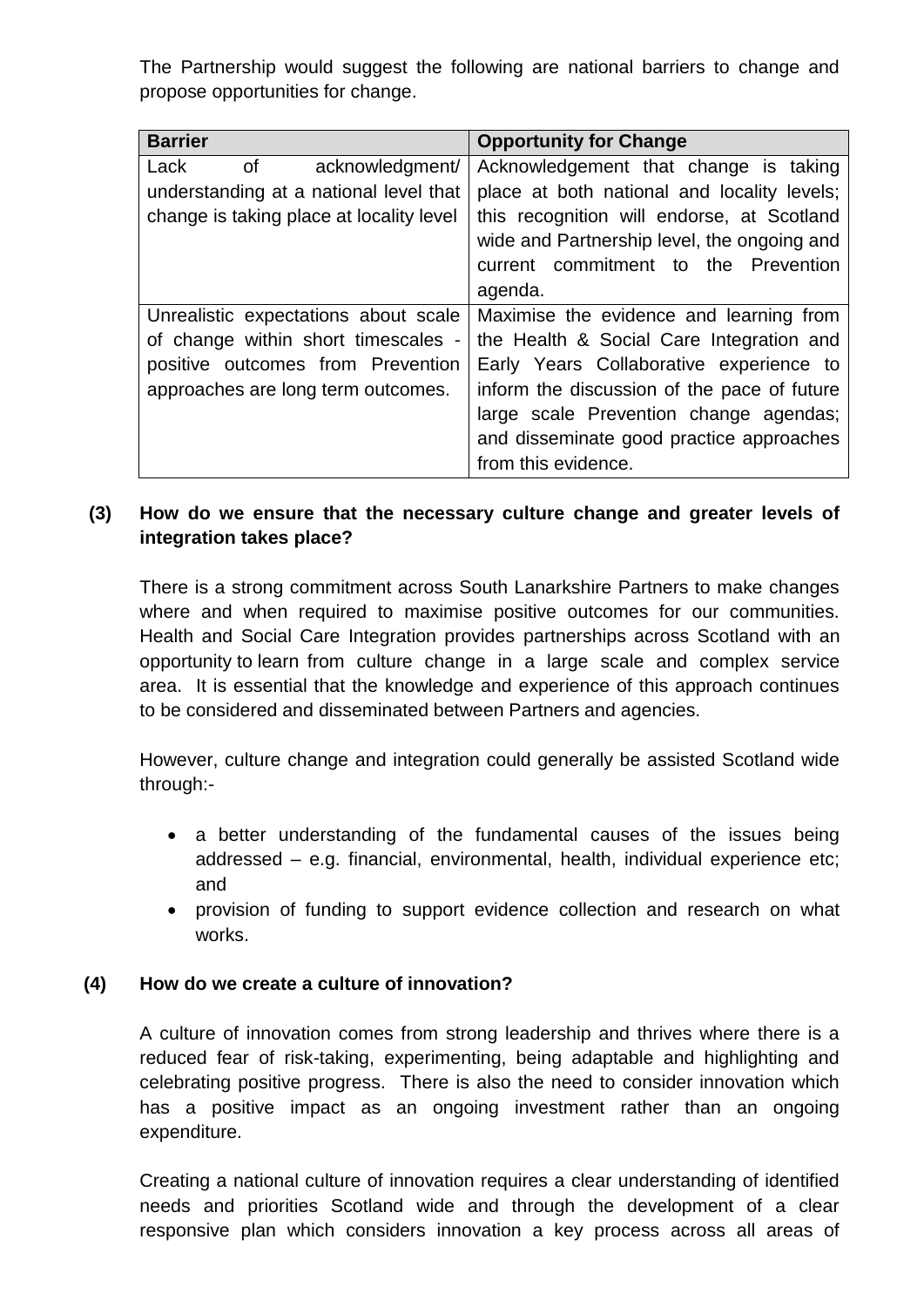government, public and third sector working. Connecting with Partners to develop that clear strategic plan is essential to generate ideas and processes for change and will set future change agendas.

A culture of innovation requires a free flow of information up, down, across and between national organisations and community planning partners. Sectors which encourage expansive thinking encourage action, with limited restraint, at local levels where communities, individuals and employees are included in the redesign of services, which is reinforced through the Community Empowerment (Scotland) Act 2015.

Information and data requires to be used to enhance performance and research is essential to assist in the development of ideas. Good ideas and innovative approaches need to be quickly identified and spread effectively.

However, at a national level there has to be a clear understanding that Partnerships require the flexibility to implement innovation and step changes which are appropriate to and can be adapted to meet local needs and environments at a pace which is appropriate to the locality.

## **(5) What opportunities does digital technology provide in reforming the delivery of public services towards prevention?**

Digital technology provides a range of opportunities for Partnerships to raise awareness, and co-ordinate with stakeholders, partners and communities, and further develop communication approaches which meet local needs.

Technology helps people work smarter and cheaper – the public sector therefore needs to avoid underinvestment in IT and ensure technology is deployed to help workers maximise their time and is exploited in relation to interaction with customers.

When it comes to using digital technology to engage with service users, care must be taken to provide other methods of communication to reach those who might be digitally excluded. But engaging and collaborating through social media and other digital technologies, will be increasingly important to ensure that communities and individuals from all age groups and demographics have the ability and capacity to engage in service reform and prevention agenda discussions. Particular focus on raising awareness and engagement through social media and other technologies has to be reinforced and developed within neighbourhoods where there are low levels of participation and community empowerment and enablement.

A key advantage of maximising the use of social media over traditional media is the ability to easily engage in dialogue with a targeted audience, rather than just distributing or broadcasting generic information. It is a shift towards targeted and regular dialogue which will assist in building relationships within and with communities and to building an evidence bank of responses relating to questions on what is and is not working and what needs to change.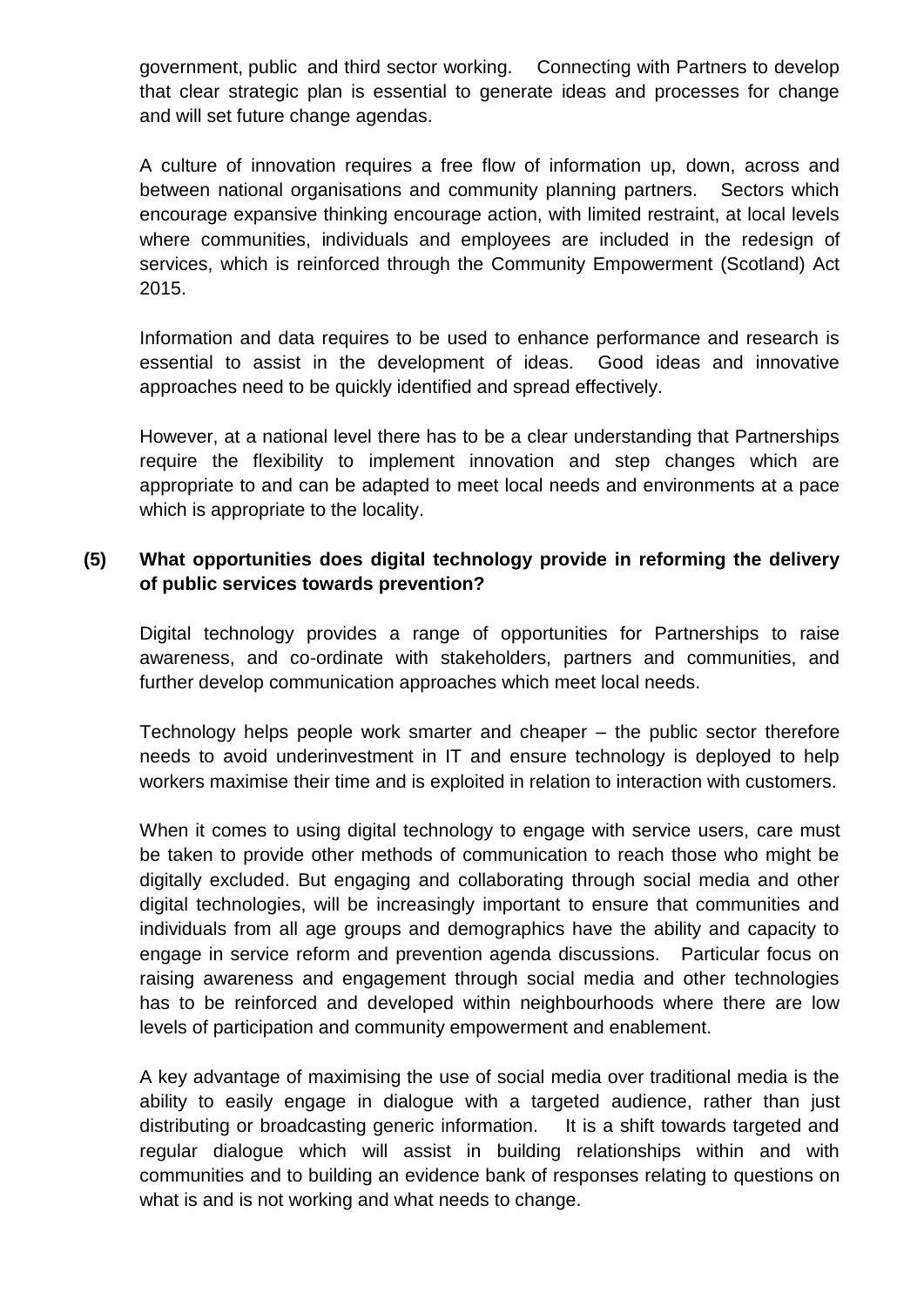Digital technology provides Partners and service providers with the ability to positively engage with local communities on a regular basis, to evidence what is and isn't working. However, infrastructures have to be in place, individuals and communities have to be aware of technology and there has to be clear communication routes and secure data collection methods.

### **(6) How should community planning be developed to support service integration and the focus on prevention?**

The Partnership recognises the need for Community Planning to evolve and develop continually to meet the needs of Partners and our communities. However ongoing support for development is always welcome and generally could be assisted Scotland wide through:-

- increased research and evidence to highlight the impact of prevention across a diverse range of issues including health, crime, poverty, social care etc;
- support for increased use of Strategic Needs Assessments;
- early introduction of quidance relating the Community Empowerment (Scotland) Act 2015;
- raising awareness and an understanding of what Community Planning is across a wide range of organisations including government departments and communities;
- increasing awareness of what prevention actually means in different scenarios
	- o Primary, (reverse the trend before the issue takes hold, early stage intervention);
	- o Secondary, (with at risk groups, dealing with emerging issues);
	- o Tertiary, (intervening once a problem has taken hold); and
	- o Acute, (managing the impact of a negative situation). supporting an increased understanding of benefits of Participatory Budgeting;
- increased acceptance that making a significant step change requires the ability to take 'risks'; and
- promotion of Prevention as a commitment across all Community Planning themes as identified in the Single Outcome Agreement.

# **(7) What lessons can we learn from other countries in delivering a preventative approach?**

The Partnership considers that there are a range of research based organisations who will be better placed to provide specific and comparative details of learning from other countries.

# **(8) What are the implications for the provision of public services if the decisive shift to prevention does not take place?**

The public sector as a whole, including Community Planning partners, is adapting to meet the challenges ahead, and the expectation is that this process will continue. These challenges include the on-going pressure on budgets and the requirement for a decisive shift to prevention. It is anticipated that there will be a